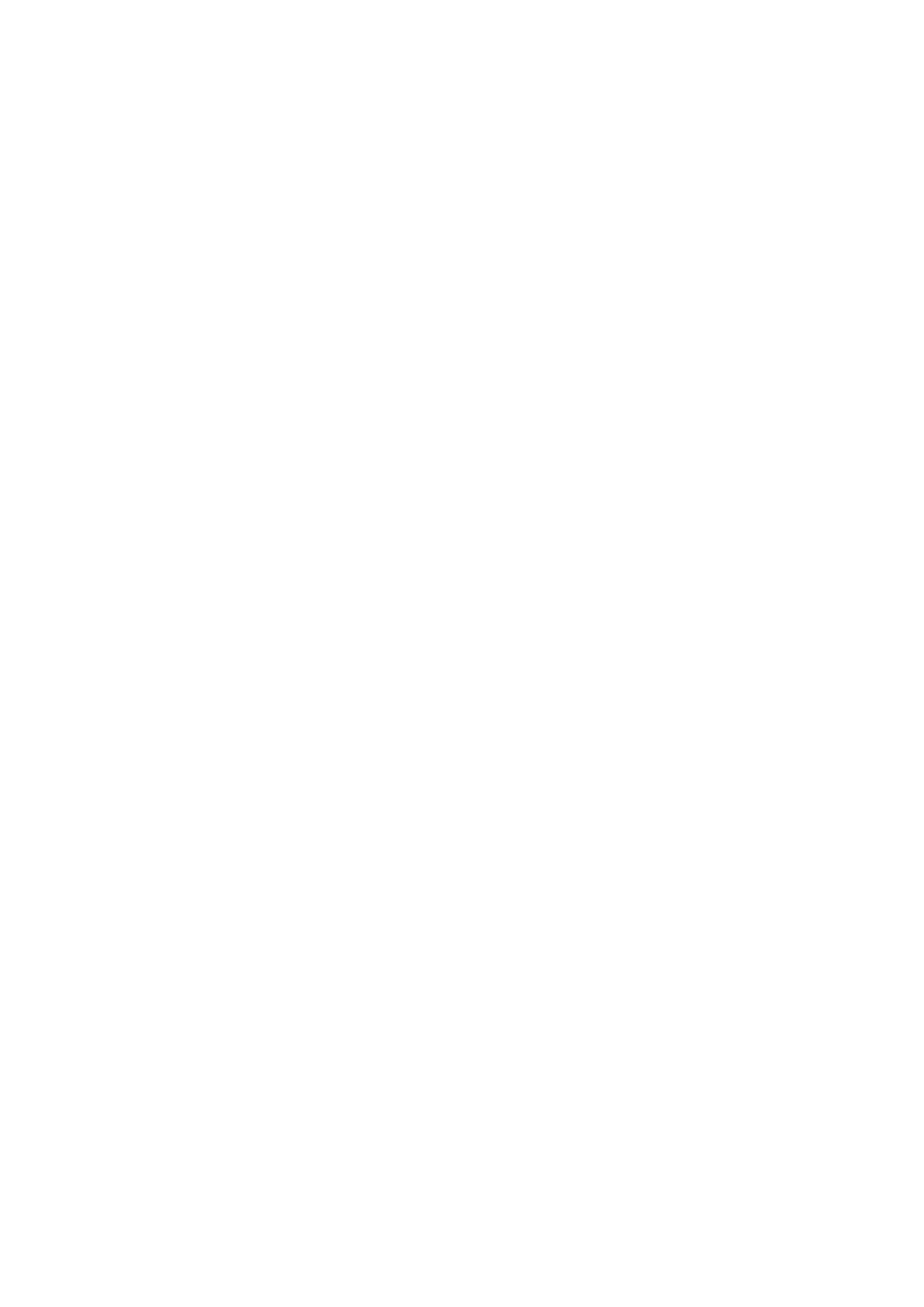# **Foreword**

This booklet outlines the performance of candidates in all aspects of CCEA's General Certificate of Education (GCE) in Physics (Legacy) for this series.

CCEA hopes that the Chief Examiner's and/or Principal Moderator's report(s) will be viewed as a helpful and constructive medium to further support teachers and the learning process.

This booklet forms part of the suite of support materials for the specification. Further materials are available from the specification's microsite on our website at www.ccea.org.uk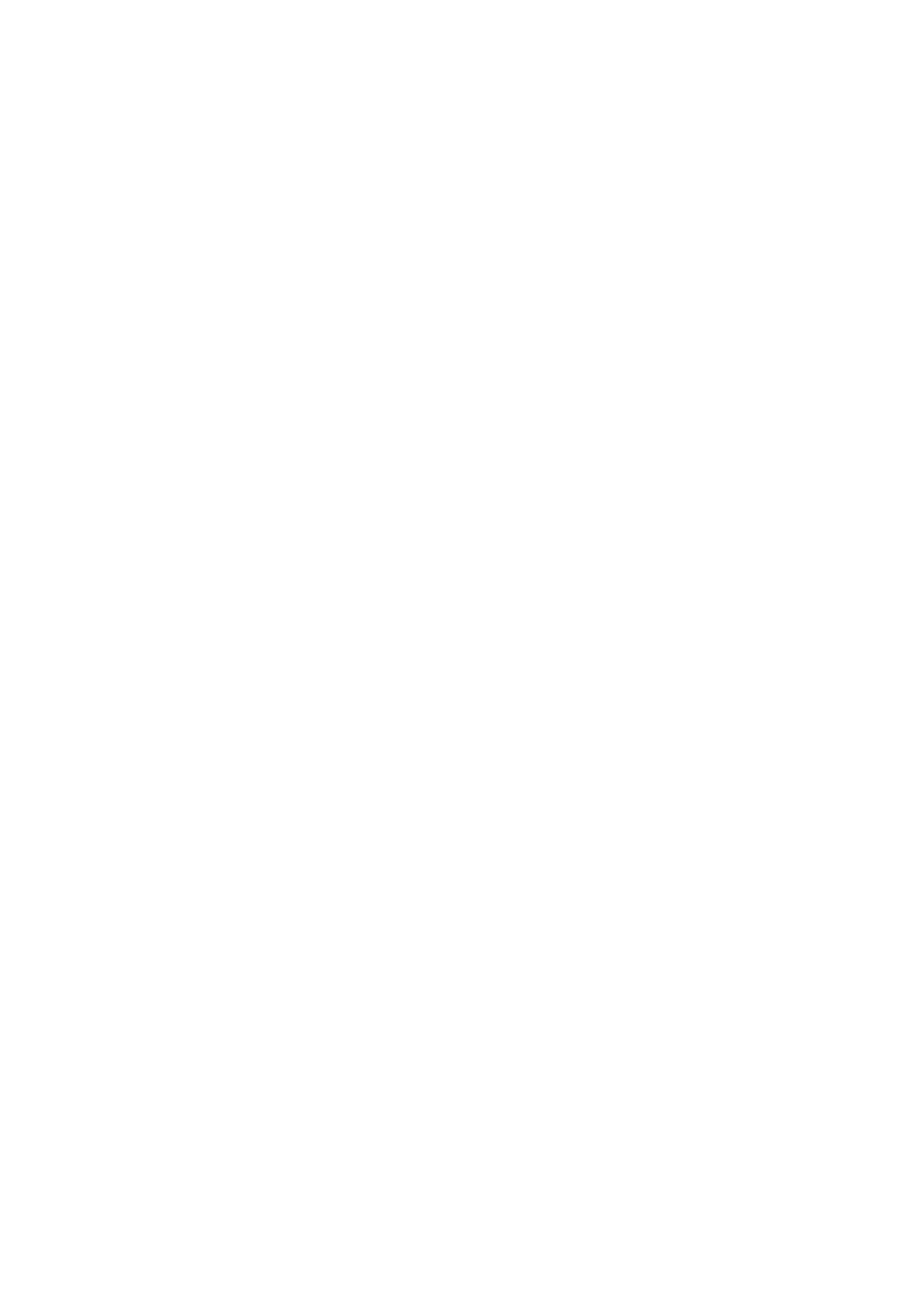## **Contents**

|                                                     | Assessment Unit AS 1: Forces, Energy and Electricity                                                                              | $\overline{\mathbf{3}}$ |
|-----------------------------------------------------|-----------------------------------------------------------------------------------------------------------------------------------|-------------------------|
|                                                     | Assessment Unit AS 2: Waves, Protons and Medical Physics                                                                          | $\overline{\mathbf{4}}$ |
| <b>Assessment Unit AS 3: Practical Techniques</b>   |                                                                                                                                   | 6                       |
|                                                     | Assessment Unit A2 1: Momentum, Thermal Physics, Circular<br><b>Motion, Oscillations and Atomic and</b><br><b>Nuclear Physics</b> | $\overline{7}$          |
|                                                     | Assessment Unit A2 2: Fields and their Applications                                                                               | 9                       |
| <b>Assessment Unit A2 3: Practical Applications</b> |                                                                                                                                   | 11                      |
| <b>Contact details</b>                              |                                                                                                                                   | 13                      |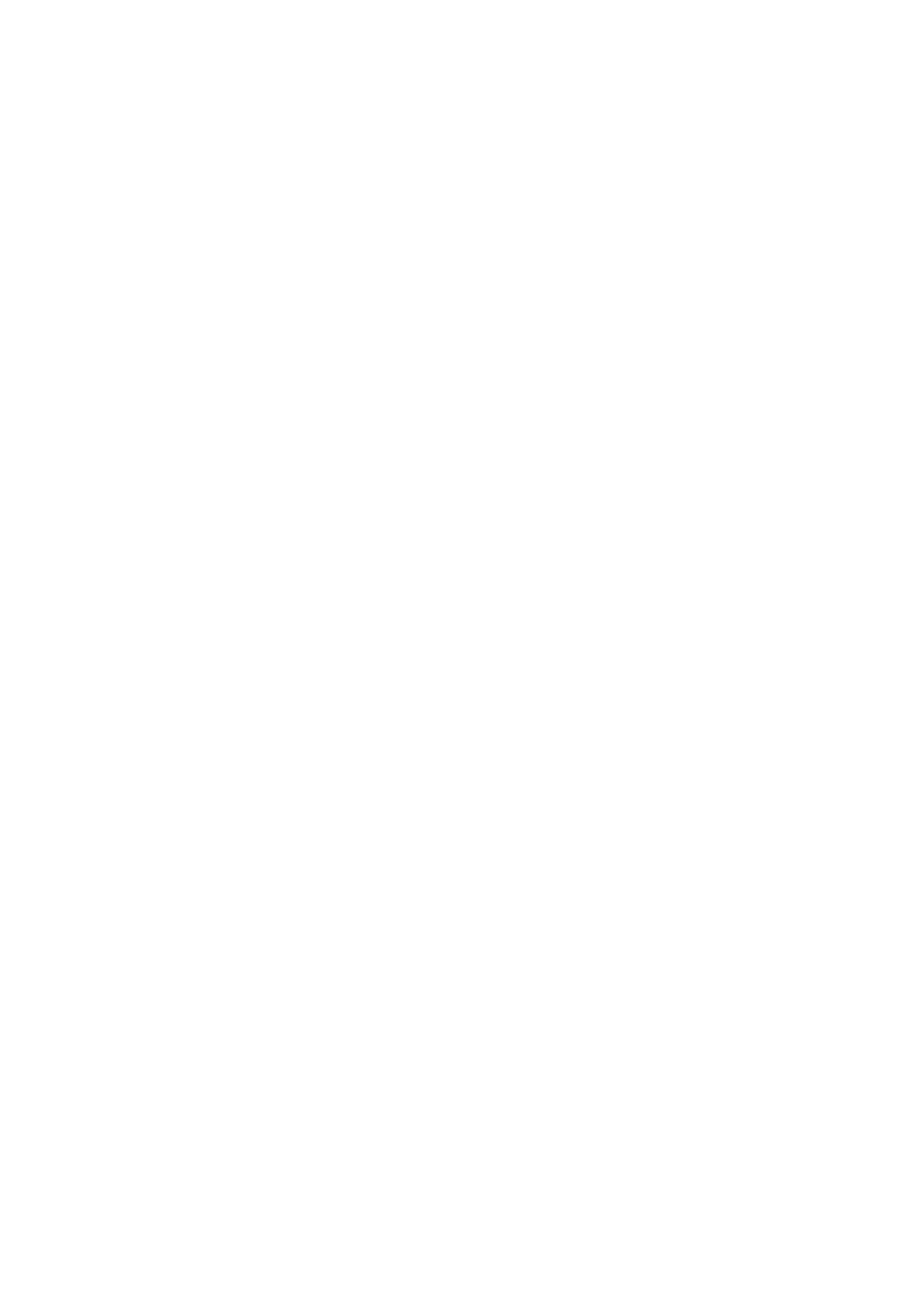# **GCE PHYSICS**

# **Chief Examiner's Report**

#### General Observations

As in previous series, poor handwriting in written responses is a difficulty, more so with online marking than paper marking. Candidates should be aware that they should score out and write clear fresh answers rather than overwriting numbers as it is impossible to decipher overwritten numbers especially when the paper has been scanned. Disorganised layout of working in unstructured calculations continues to create problems. Where the correct answer has not been achieved and examiners are trying to award credit for candidates working it can be difficult on scripts where the working is unclear. Points on graphs should be clearly marked so that they can be identified clearly during the scanning process.

Candidates should be reminded that while past papers and their mark schemes are useful tools they should not be reliant upon the mark schemes for learning answers. It is obvious in many cases that candidates are learning generic answers but are not applying their knowledge to the specific question asked and are missing subtleties. Evidence of careful reading and interpretation of the question is missing in some candidate's responses.

When performing calculations using given data it is expected that candidates should quote their answer to a suitable number of significant figures. While not doing so will not be penalised in every question it is expected as good practice and will, on occasion where appropriate be penalised. Answers should also be given on the answer line rather than working out shown leading to an answer and the answer line left blank.

## **Assessment Unit AS 1 Forces, Energy and Electricity**

This paper was generally well received by candidates. Entry numbers were small due to the start of the revised specification.

- **Q1 (a)** This question was quite well answered although many candidates could not determine the base units of resistance.
	- **(b)** Generally well answered with most candidates gaining full credit. The similarity in Part (i) was sometimes not given credit, Part (ii) was very accessible.
	- **(c)** All parts were well answered. In Part (iii) the unit was sometimes quoted as a base unit.
- **Q2 (a)** This question proved difficult for many candidates and their choice of axis was often based on the experiment they may have learnt rather than using the information given in the question. This led to incorrect answers in Part (i). A correct choice of axis here usually led to a score of 5 out of 5.
	- **(b)** This part also proved difficult. Some candidates did realise u had to stay constant but very few candidates discussed keeping the distance to the first light gate constant.
- **Q3 (a)** Most candidates correctly used the relevant equations of motion and gained full credit in Part (i). In Part (ii) a common error was to calculate half the time. Credit was given to those who went on to multiply an incorrect 'half' time by 2.
	- **(b)** This was answered well by some candidates, others said a 45° angle should be used.
- **Q4 (a)** This was quite well answered. The standard error of 547 N was quite common scoring 2 out of the 3 marks available.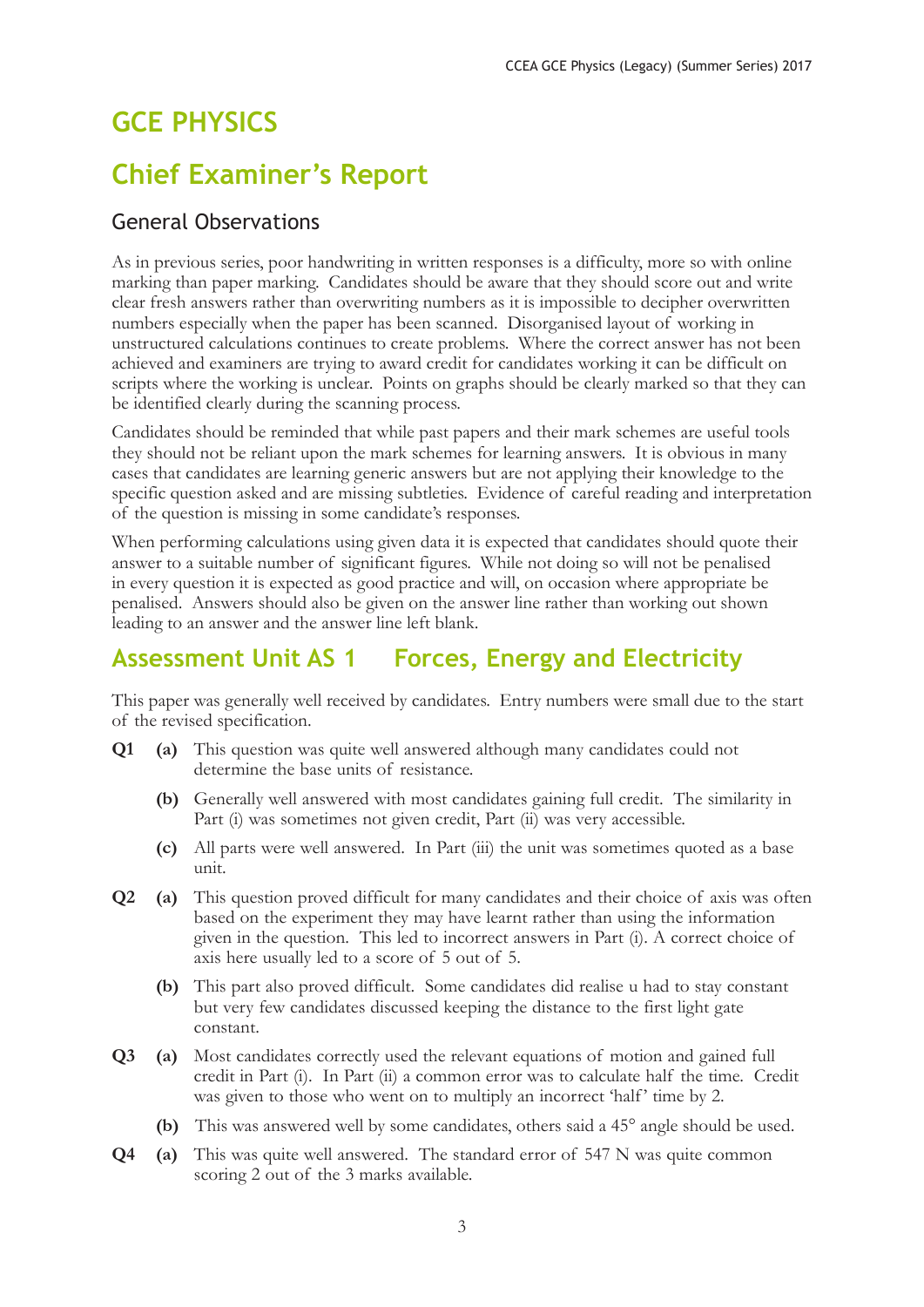- **(b)** This question discriminated well. Some candidates failed to read the question properly and discussed velocity and acceleration rather than force. 'Gravity' was often given as the downward force and was not given credit. Almost all candidates scored a mark for stating that there was no resultant force when the velocity was constant but the comparison of forces was often omitted for the first and last parts of the fall. 2 marks were generally awarded for QWC.
- **Q5 (a)** The definitions were well known although in Part (i) some left out 'direction' and others included the word 'perpendicular'. Part (ii) was usually correct.
	- **(b)** Most candidates were able to gain some credit here with many getting full marks. Their working out was, at times, difficult to follow. The addition of standard errors to the mark scheme made this problem a bit easier for examiners.
- **Q6 (a)** This definition is very well known. Only a few candidates used the term 'elastic limit' instead of 'limit of proportionality'.
	- **(b)** Usually the points were in acceptable positions and both marks were awarded.
	- **(c)** In Part (i) it was common for candidates to omit 'when the force is removed' from their answers although some did gain credit. In Part (ii) the mark was usually awarded although some candidates did not start the plastic region at E, possibly just due to inaccurate drawing rather than not knowing where it should start.
	- **(d)** These calculations were well attempted by most candidates.
- **Q7 (a)** This calculation was quite well done. Most candidates were able to calculate the charge and then some went on to successfully get the second mark.
	- **(b)** Most candidates scored full marks in the calculation in Part (i). In Part (ii) few got both marks. Some candidates got the idea that the resistance decreased but very few related this to the temperature decrease.
- **Q8 (a)** Ohm's law is well known and most candidates were awarded 2 marks here. In a few cases resistance was incorrectly included in the law.
	- **(b)** Almost all candidates got Part (i) correct. Part (ii) was awarded less often. The curvature of graphs was often in the wrong direction.
	- **(c)** This part was answered quite well. Candidates working out in Part (i) was generally poorly laid out and difficult to decipher when intermediate marks needed to be awarded. Part (ii) proved difficult for many candidates, few got this correct.
- **Q9 (a)** This was quite well answered although some candidates strayed from relevant points and answered Part (ii) in (i).
	- **(b)** Both parts were poorly answered, in Part (i) answers lacked precision and in Part (ii) candidates lack of understanding of resistivity was evident.
- **Q10 (a)** Most candidates answered this very well. Full credit was gained in Part (i) by almost all candidates and in Part (ii) there were many good answers with correct use of the potential divider equation.
	- **(b)** Candidates found this part difficult. Many did not give 0V as their answer to Part (i). Of those who did, they usually went on to gain credit in Part (ii).

#### **Assessment Unit AS 2 Waves, Photons & Medical Physics**

This paper was generally well received by candidates. Entry numbers were small due to the start of the revised specification.

**Q1 (a)** This question was very well answered with most candidates calculating the correct range in Part (i). Fewer chose the correct region of the EM spectrum to which the waves belonged.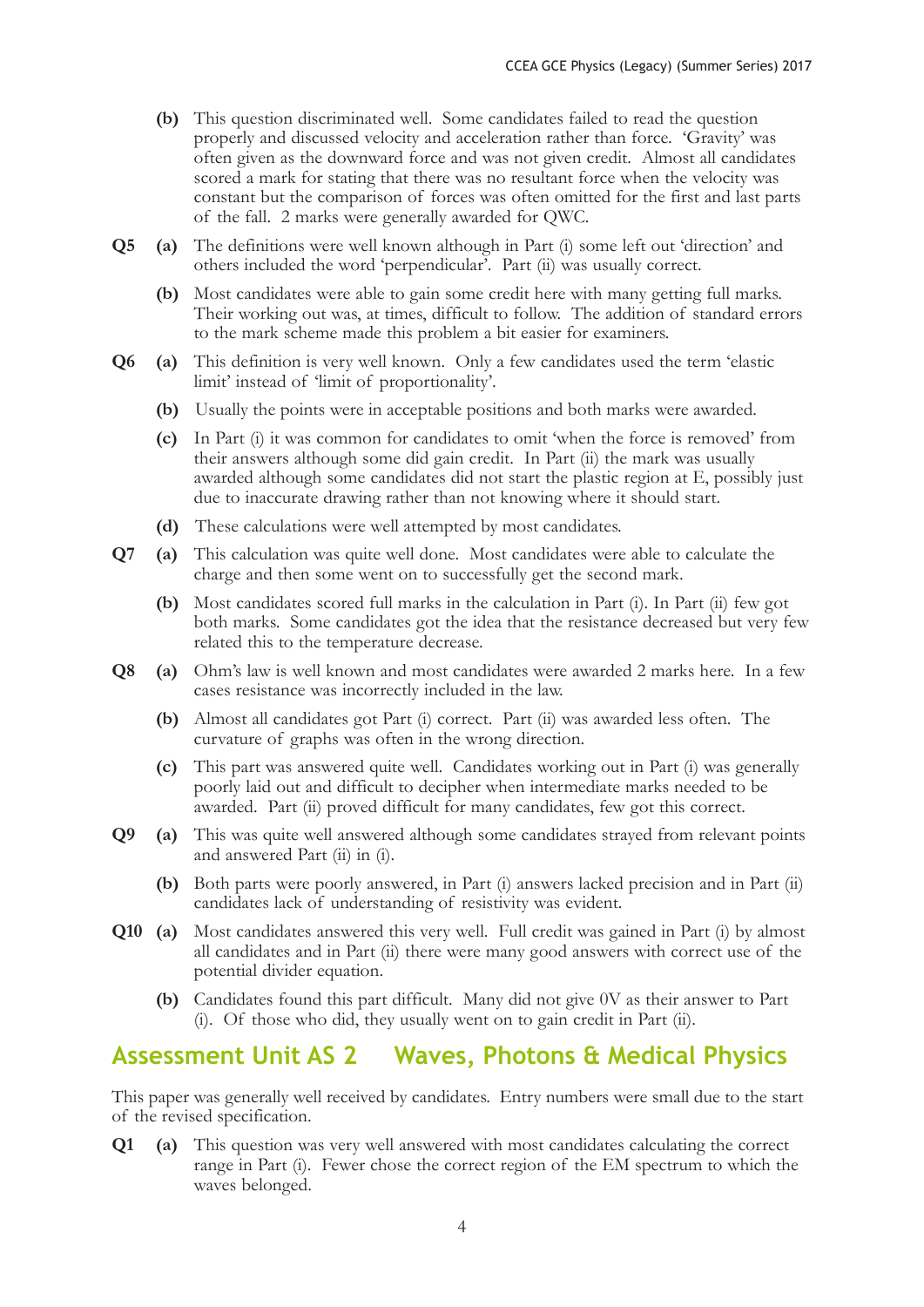- (b) This was quite well answered although 10<sup>n</sup> errors were common. The conclusion was generally correct from their calculated value in Part (i). In Part (ii) a substantial number of candidates used 8 as the maximum value and did not score the second mark.
- **Q2 (a)** Most candidates scored part marks here. Many failed to state that 4 or more values were required. A significant number confused the angle A with the angle of incidence and were penalised 1 mark.
	- **(b)** Almost all candidates were able to use the equation correctly and scored full marks or 2 out of 3 for incorrectly using A as the angle of incidence.
- **Q3 (a)** Almost all candidates recognised the lens as convex or converging.
	- **(b)** Many candidates determined a correct value in Part (i) for magnification but did not use multiple measurements of different dimensions for full marks. The calculation in Part (ii) was poorly done by many and discriminated between candidates.
	- **(c)** The ray diagram was well attempted although a significant number of candidates failed to place the object correctly. In addition, there were many basic errors of virtual lines, arrows and the position of the eye.
- **Q4 (a)** The name of the experiment was well known so most candidates were awarded the mark for Part (i). In Part (ii) many candidates recognised that the single slit wasn't necessary but could not explain why. A significant number did not read the question properly and stated that a laser was not required since the single slit would create a coherent source despite the question being to find the wavelength of laser light.
	- **(b)** In Part (i) very few candidates were clear about measuring across a number of fringes. Some described measuring a single fringe and some repeated measurements of a single fringe. The calculation in Part (ii) was very well done. Answers in Part (iii) were often vague and there was some confusion between a decrease or increase by 50% and halving or doubling.
- **Q5 (a)** The definition of diffraction was quite well known although some candidates introduced the word 'bending'.
	- **(b)** Candidates generally identified sound spreading around a door as an example in Part (i). Candidates found it challenging in Part (ii) to suggest an example for diffraction of a transverse wave.
	- **(c)** This part was not well answered by many candidates. A substantial number failed to give the correct width of gap. Wavefronts were poorly drawn and with variable success at a suitable wavelength.
- **Q6 (a)** Many candidates were able to calculate the 2 factor but few went on to give the correct unit.
	- **(b)** In Part (i) almost all candidates identified the point on the graph but some did not make any reference to the graph in their explanation so were not awarded both marks. Part (ii) was poorly answered with many candidates failing to gain any credit and others gaining some for using an incorrect  $I_0$  value.
- **Q7 (a)** Part (i) was well answered by a few good candidates but poorly by the majority, Candidates did not seem to have prepared for this question although it was very similar to a recent past paper question. A difference between conventional x-ray and CT was known by the majority of candidates in Part (ii).
	- **(b)** This was quite well answered although some answers lacked detail and in Part (ii) many candidates recognised that there would be damage to the foetus but failed to mention ionising radiation.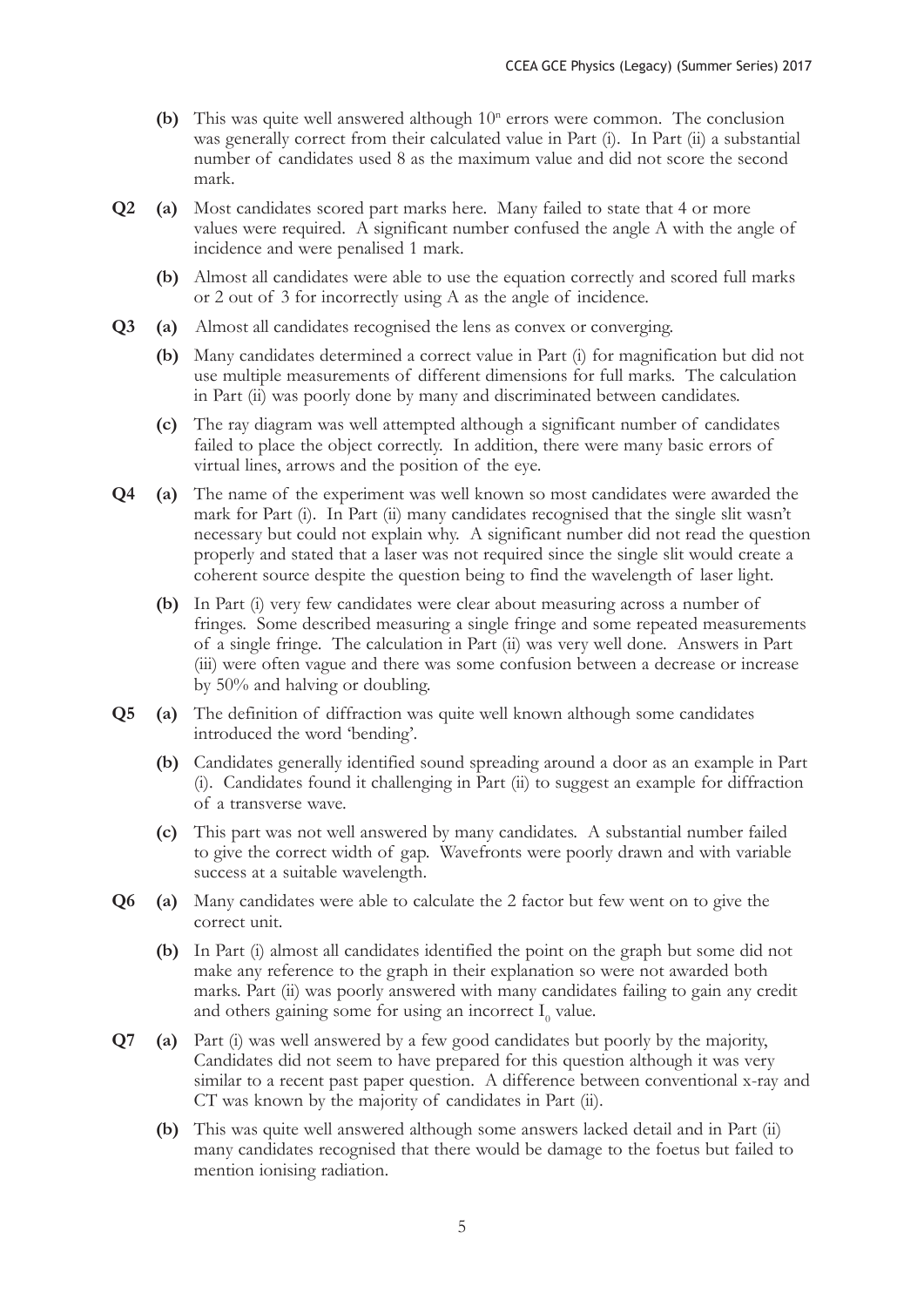- **Q8 (a)** Some candidates demonstrated superficial knowledge of the photoelectric effect and failed to gain maximum marks due to lack of rigour or detail in their responses. Most candidates were fully awarded for their quality of written communication.
	- **(b)** This was well answered by some candidates and while most realised that they should find the gradient of the graph, many did not use the intercept value and treated the line as though it started at the origin.
- **Q9 (a)** Poorly answered. Many candidates focussed on explaining the uniqueness of human fingerprints and failed the include sufficient detail in their responses to be awarded marks.
	- **(b)** A surprisingly large number of candidates could not work out the number of lines from the energy level diagram in Part (i). The steps in changing an energy to a wavelength are well known by candidates and in Part (ii) the only difficulty that many had was in selection of the energy difference.
- **Q10 (a)** Many candidates failed to obtain both marks available. Reflection was not always chosen as a wave and particle example.
	- **(b)** Only some candidates correctly suggested the atomic spacing or equivalent as similar to the wavelength in Part (i). Most candidates made good attempts in Part (ii) at deriving Einstein's equation although the responses were often confused and working was difficult to follow.

## **Assessment Unit AS 3 Practical Techniques**

The standard in this paper was quite high, most candidates scored well throughout the short practical tests and in the final question.

- **Q1 (a)** Most candidates scored full marks in this part. Some values of T seemed small suggesting that the number of oscillations had not been counted correctly. A few recorded T to 3 dp and sometimes headings were not detailed enough or units not given in the correct format.
	- **(b)** The calculation of the constant b was generally well done. Only a few candidates did not give the correct unit.
- **Q2 (a)** A significant number of candidates failed to include an arrow on one or more rays. Some candidates confused the angle of refraction with the angle of the emergence.
	- **(b)** Calculating the refractive index in Part (i) caused few difficulties. In Part (ii) a significant number of candidates measured the width of the block instead of the length of the refracted ray. Many candidates incurred 10<sup>n</sup> errors in the calculation of the time taken for the light to travel through the block. Candidates were penalised if their value of speed of light in the block was greater than  $3 \times 10^8$  m s<sup>-1</sup>.
- **Q3 (a)** Readings of V were often just given as a whole number rather than the 2 decimal places as expected and readings of I were not always to a consistent number of dp's. A value of (0,0) is not deemed appropriate to be used as one of the 5 acceptable sets of values but was not penalised on this occasion.
	- **(b)** The equation was known and used correctly by almost all candidates but there were some 10<sup>n</sup> errors.
	- **(c)** Some candidates correctly identified the component but very few could fully justify their choice.
- **Q4 (a)** Most candidates had made correct measurements but they were not always recorded to the correct degree of accuracy consistent with the instruments used. Some centres had supplied candidates with balances other than those specified in the instructions. On this occasion candidates were not penalised in these cases.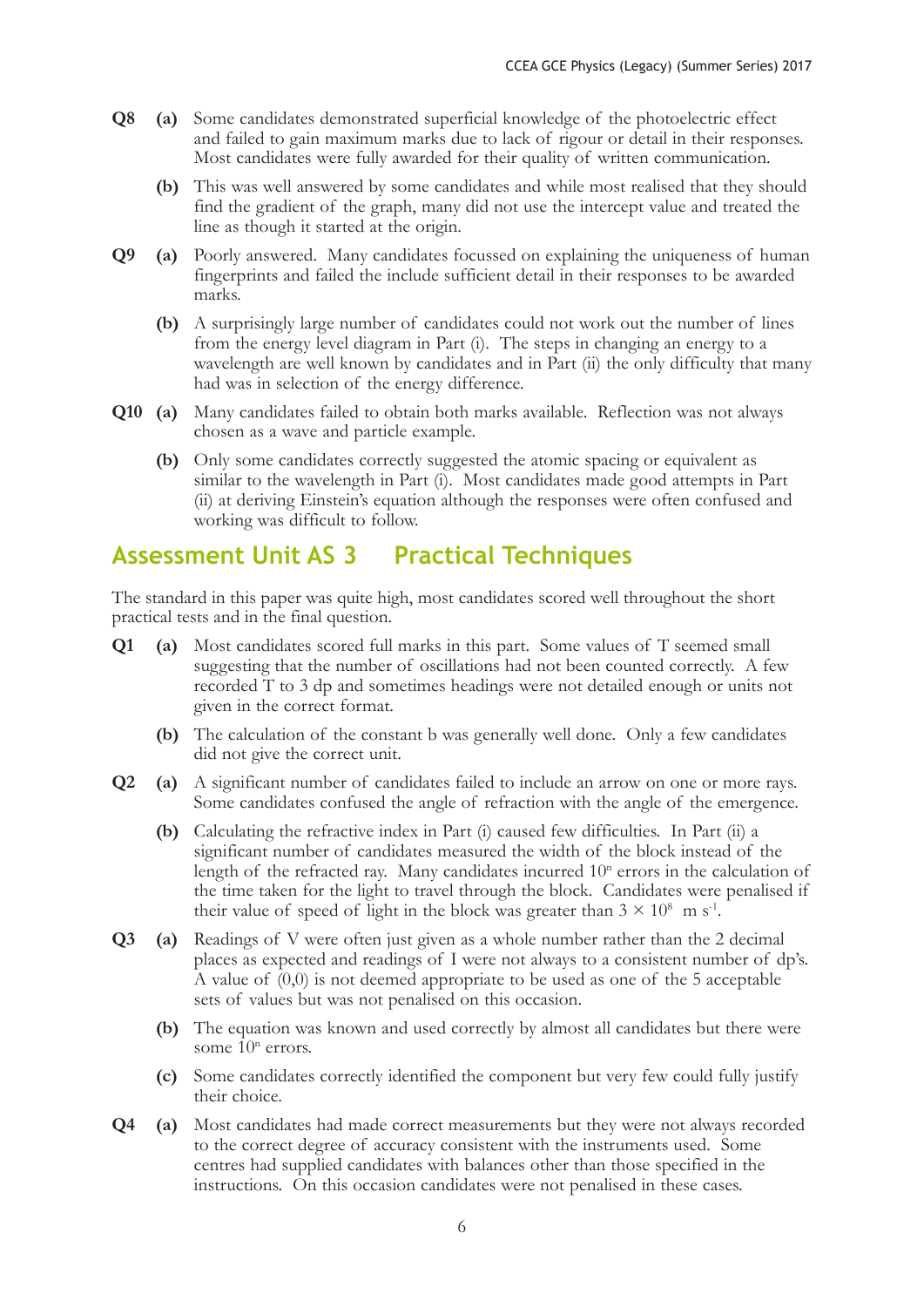- **(b)** Most candidates calculated density correctly but a significant number failed to record it to 2 significant figures as required by the question.
- **(c)** This was well done by most candidates. Some failed to double the percentage uncertainty in d.
- **Q5 (a)** Most candidates could correctly rearrange and map the equation obtained to that of a linear graph in Part (i) to get full credit. Values in Parts (ii) and (iii) were usually calculated correctly but some gave their answers of  $h_1/h_0$  to 3 significant figures. Some candidates incorrectly gave a unit of cm for this ratio. The graph in Part (iv) was very well plotted with only a small number of candidates ignoring the axes provided. Best fit lines were accurately drawn.
	- **(b)** Many candidates could correctly calculate the gradient of the graph in Part (i) and give the appropriate unit. In Part (ii) the determination of the focal length was well done but a significant number of students did not include a unit with their value.
	- **(b)** Part (iii) was well answered. A small number of candidates omitted the negative sign and a few candidates obtained an answer by calculation.
	- **(c)** This was answered well by some candidates but many had difficulty. In Part (i) some candidates incorrectly attempted to determine the percentage uncertainty in the value of the gradient rather than the intercept. Some of the extreme fit lines drawn to obtain the answer in this part were not appropriate. Using -1 from the equation was an alternative to find a second value for the intercept from which to determine the percentage uncertainty.

 Very few candidates obtained the mark in Part (ii). Many stated the image was 'upright' or omitted 'real' if they knew it was inverted. In Part (iii) very few candidates scored 2 in this question. Manipulation of the equation proved difficult for some and often there was no reference to the equation at all.

## **Assessment Unit A2 1 Momentum, Thermal Physics, Circular Motion, Oscillations and Atomic and Nuclear Physics**

In general, this paper proved challenging for many candidates and it is recognised that lack of time was an issue. A number of candidates omitted some parts of the paper although it was unclear in all cases whether this was due to lack of time or inability to answer the parts they had omitted.

- **Q1 (a)** The statement of the pressure law was well known by most candidates although some omitted key term such as 'absolute' temperature or 'fixed mass'.
	- **(b)** This was very well answered. A few candidates did not read the question correctly and answered in terms of the energy of the molecules rather than their motion.
	- **(c)** Most candidates managed to gain some credit here for the attempted use of the equation. Candidates continue to have difficulty when absolute values are not given for quantities and they have to deal with percentage change. Many stopped before the final stage of the working scoring 3 out of 4. Most candidates did convert temperature to Kelvin but some incorrectly worked with °C.
- **Q2 (a)** Well answered. A few candidates gave a general definition of specific heat capacity rather than answering the question that they had been asked.
	- **(b)** In Part (i) candidates had a good general knowledge of this experiment although in some cases their responses lacked detail and order; this was penalised in QWC. Part (ii) was well answered.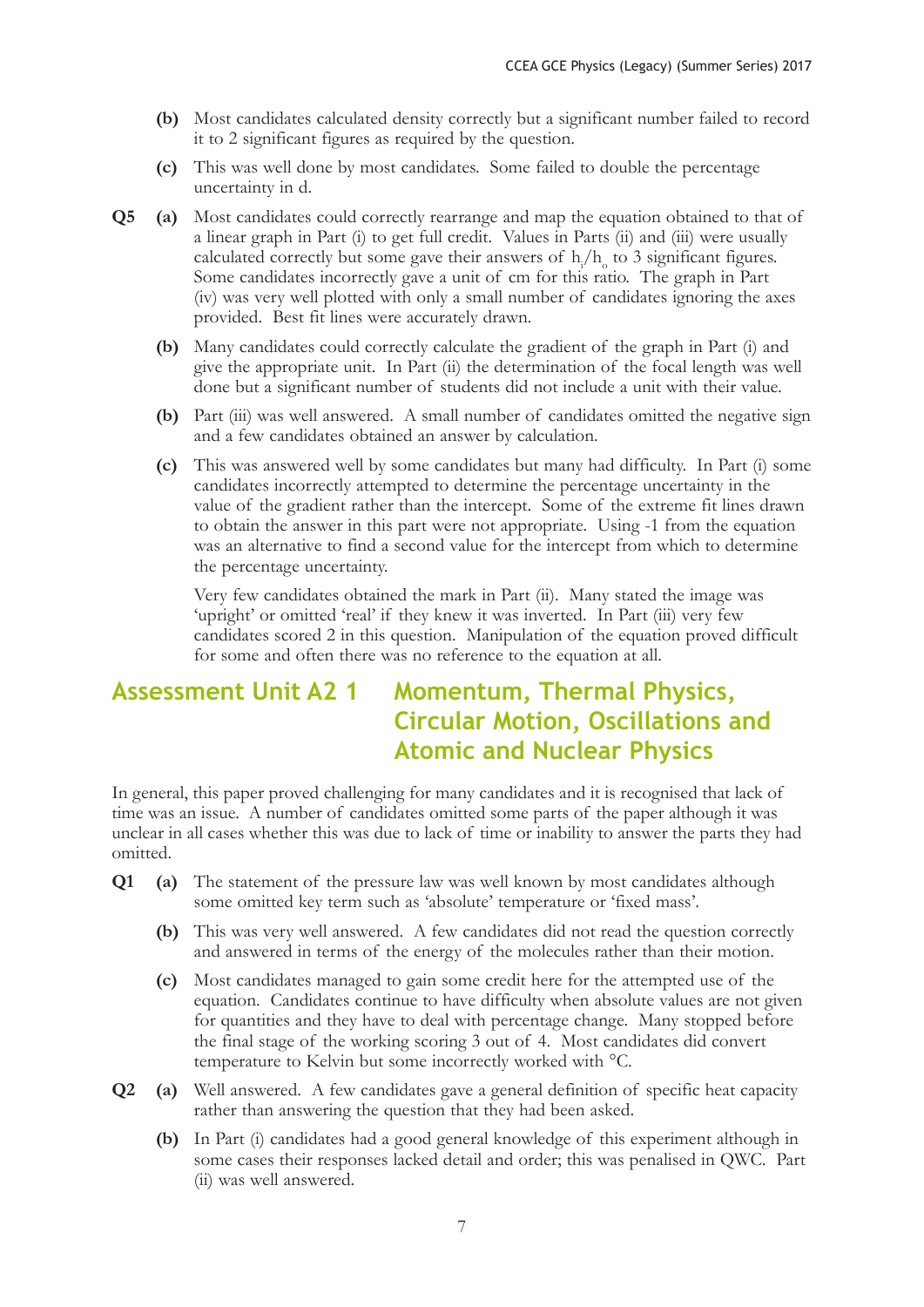- **(c)** Candidates found this calculation in Part (i) challenging. Many failed to realise that there was as common temperature reached and, of those who did, most were not able to deal correctly with the mathematics so only scored part marks. There was a mark given to any candidate who showed recognition that the heat lost by the coffee was gained by the mug. In Part (ii) candidates often got the idea of the specific heat capacity of coffee being higher. The mass difference was rarely mentioned to score the second mark.
- **Q3 (a)** Some candidates answered this well although many did not make a clear link between acceleration, change in velocity and direction change.
	- **(b)** This part was answered very well by some candidates. Those who got Part (i) correct tended to complete Parts (ii) and (iii) successfully. Some did not include the mass of the pilot in their substitution and could only score 1/2. Some did not convert mass to weight and some used sin 60 instead of cos 60.
- **Q4 (a)** The definition of simple harmonic motion was well known by many candidates. Several candidates failed to include 'fixed point' in their answer. Some used the word 'distance' in place of 'displacement'.
	- **(b)** Candidates found this calculation challenging although a good proportion reached the correct answer. Many candidates could access at least 3 of the 7 marks available and ecf for incorrect values of A and *x* led to many gaining a further 2 or 3 marks. Some candidates did not use radian mode on their calculators.
- **Q5 (a)** This was well done by many candidates but some did not recognise it as an application of momentum conservation. Most correctly calculated the velocity of the alpha particle and used this to determine the recoil velocity. Many candidates used 210u as the mass of the resulting radioactive nucleus instead of 206u and scored  $3/4$ .
	- **(b)** Both parts were well completed by the majority. A significant number of candidates were unable to correctly label the diagram in Part (i), the microscope and zinc sulfide screen were often incorrect. Almost all candidates scored both marks in Part (ii). On occasions the positive charge was omitted.
- **Q6 (a)** Few candidates gained credit in Part (i). Answers lacked all the detail required to explain both 'radioactive' and 'decay of the nucleus'. Most candidates got some credit in Part (ii) but a significant number of candidates lost marks. Some stated that the S.I. unit of activity was s<sup>-1</sup>. N was also incorrectly identified by a number of candidates.
	- **(b)** Several candidates got this part correct although in some cases their working was difficult to follow. Most were given credit for calculation of the decay constant and many, being unable to calculate consistent values of A and AO, still gained 3 marks out of a possible 4.
- **Q7 (a)** Both Parts (i) and (ii) were well answered by most candidates. Some did not specify nucleons or protons and neutrons and were not credited. The calculation in Part (iii) was very well answered. Solutions were well set out logically structured. This calculation and resulting value is very well known by candidates.
	- **(b)** Many candidates scored 2/3 in Part (i) with correct explanation of nuclear fusion and stating that high temperatures were required. The 3rd mark was obtained by only a very few candidates. The calculation in Part (ii) was poorly attempted by many candidates. In many cases, it appeared that candidates did not know how to approach the question. For those that did,  $10<sup>n</sup>$  errors were common. The proof in Part (iii) was well done by the majority. Only a few candidates did not seem to be able to start their solution. Some candidates went straight to the answer of  $1.2 \times 10^4$ ms<sup>-1</sup> from the substitution and so could not obtain the second mark.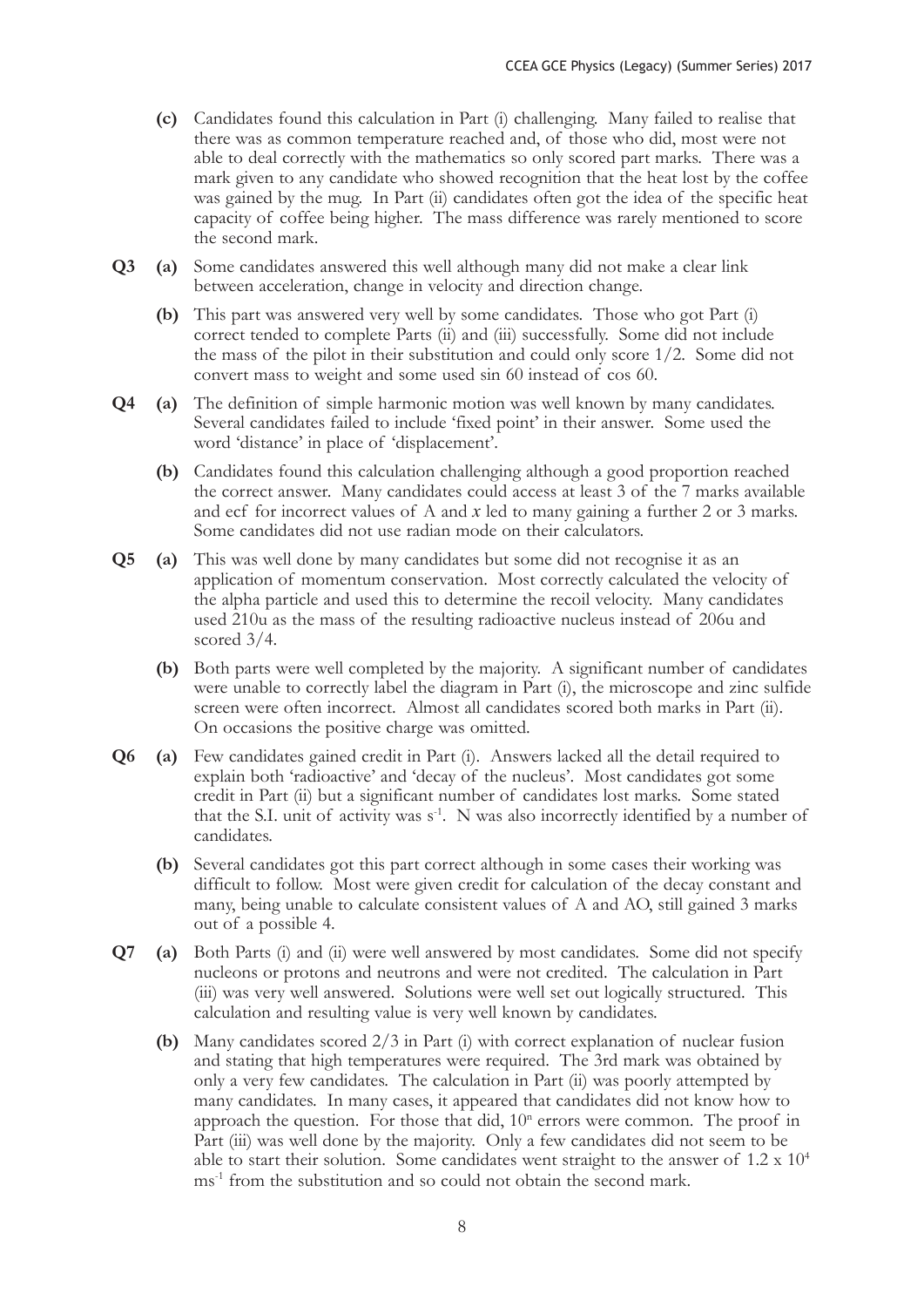- **Q8 (a)** Few candidates scored full marks in this question. Many did not apply F=ma to each mass as required in the stem of the question. A significant number seemed to guess that the value of  $Q$  was  $9.81 \text{ms}^2$  or 'g' and scored  $1/4$ .
	- **(b)** A large number of candidates found it difficult to rearrange and map equation 8.2 in Part (i). The table in Part (ii) was completed accurately by most candidates but errors due to incorrect number of significant figures were common. The graph in Part (iii) was well plotted by many candidates. Some scaling errors were evident. Best fit lines were good. The gradient was calculated correctly in Part (iv) by the majority of candidates who answered this question. Most were then able to multiply their answer by 500 and obtain  $2/3$ . A significant number stated the unit as ms<sup>-2</sup>g. In Part (v) most candidates knew that the graph would be steeper but could not fully explain why. Many candidates gave their answer in terms of the speed in Part (vi) and not the time.

### **Assessment Unit A2 2 Fields and their Applications**

The standard of answers in this paper was generally good. Candidates seemed to manage to answer parts of all questions successfully and there were no timing issues.

- **Q1 (a)** The names of the laws were known by most candidates although a few omitted the '3rd' for Kepler's law. Part (ii) was well answered by almost all candidates, they are well-practised at this derivation.
	- **(b)** The calculation in Part (i) was very well done. A few candidates did not convert the time to seconds. Part (ii) was less well answered with many candidates using values from Part (i) to try to calculate an answer. Some used the 3 factor but failed to square the 2.
- **Q2 (a)** Candidates who used Coulomb's law equation tended to be most successful here. Those who took the units  $F m^{-1}$  from the data sheet quite often could not find base units for the Farad. Some mistook it as the quantity force and used the base unit of the Newton.
	- **(b)** The majority of candidates gave general differences here without any thought to the question that they had been asked which was specific to the fields around a proton.
	- **(c)** Coulomb's law was well known by most candidates although some careless errors were introduced when parts of Newton's law of gravitation were mixed into their answers. The calculation in Part  $(ii)$  was very well done. A few  $10<sup>n</sup>$  errors occurred but were rare.
- **Q3 (a)** The quality of the circuits varied widely. Many candidates scored full marks but some failed to include any resistance, others had circuits that couldn't be charged and some just connected all the components mentioned in series.
	- **(b)** In Part (i) candidates often failed to score both marks. The voltage being stepped up was more often given credit than the change from ac to dc. In the calculation in Part (ii) most candidates gained full credit although some did not use the correct equation, commonly omitting the ½ and didn't get credit. Part (iii) was well answered by most. The discharge equation was more often used than working out the number of time constants.
- **Q4 (a)** In Part (i) many candidates failed to explain where the force originated. Some candidates approached the force on the magnet as coming from an interaction of the two magnetic fields while others discussed Newton's 3<sup>rd</sup> law. Both were given credit. Many were vague in their explanation of what caused the downward force and did not mention the magnet. Part (ii) was answered well by most candidates.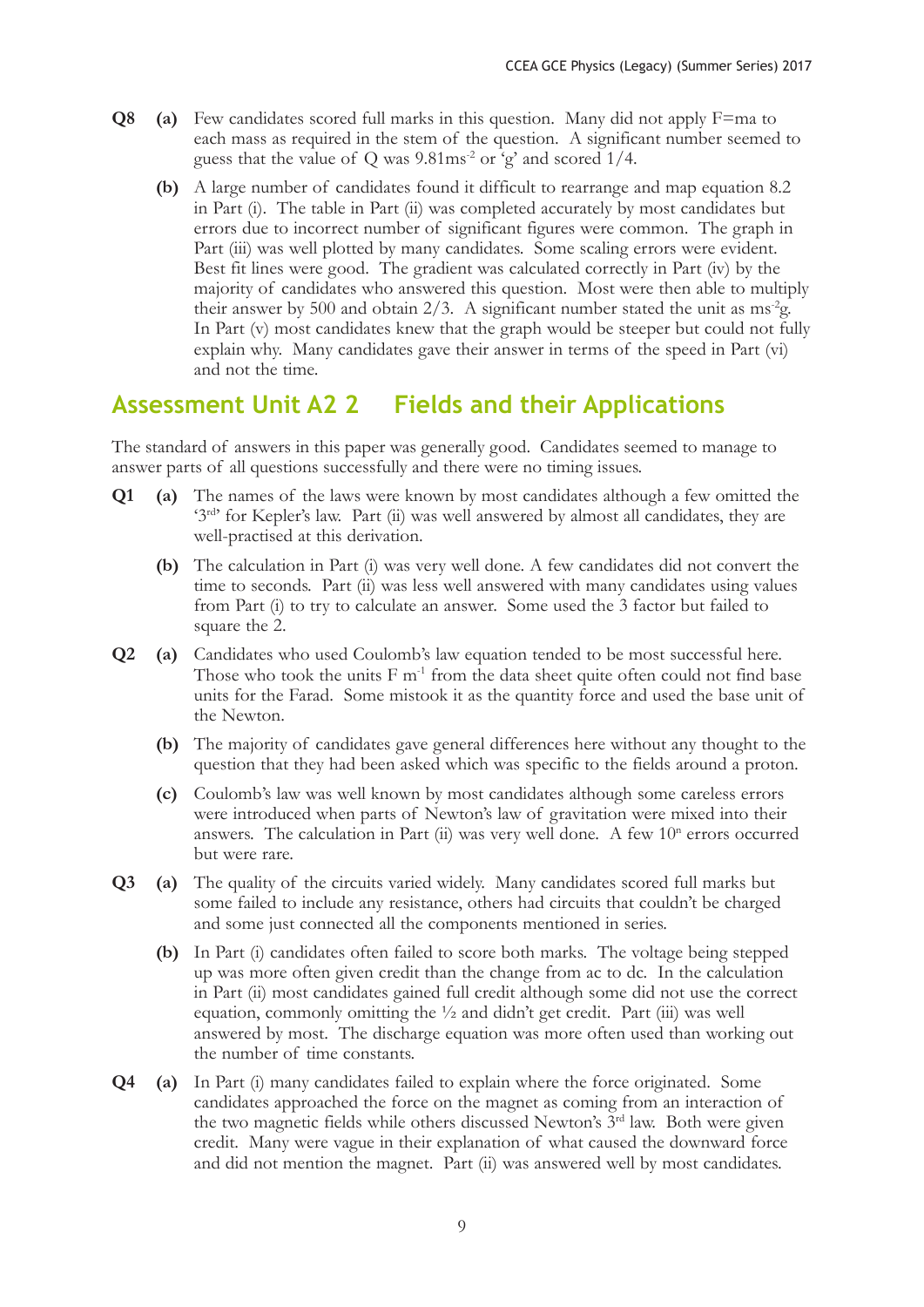- (b) Few candidates scored full marks here.  $10^n$  errors in converting mg to kg were common and many candidates failed to convert to Newtons. Some incorrectly read points from the graph and lost a mark.
- **(c)** In Part (i) some candidates did not read the question correctly and lost the mark. The mark in Part (ii) was often awarded for the idea that the wire would heat up although most candidates did not see it as a safety issue.
- **Q5 (a)** Faraday's law was given in a variety of forms with most candidates gaining credit here.
	- **(b)** Many candidates got to the correct answer using reasoned working. A substantial number just used one point from the line rather than a change in B.
	- **(c)** Part (i) was poorly answered showing that many candidates lack real understanding of the concept. More got Part (ii) correct, most electing to reverse the polarity of the supply rather than increasing the current.
	- **(d)** Part (i) was very well answered with most candidates scoring full marks. In Part (ii) many candidates divided the two current values and were not given any credit. Those who calculated power from the current values, where one of the P values was incorrect will have reached the same incorrect answer but have been credited with 3 marks. The correct answer was rarely seen.
- **Q6 (a)** Almost all candidates scored both marks in this part.
	- **(b)** Some candidates answered this question well but many did not give enough detail in Part (i), stating that a 'wave' would be seen when the timebase was turned on. Few candidates knew what would be seen with the timebase off. Part (ii) was well answered.
- **Q7** Many candidates showed good knowledge of both types of accelerator and tended to write everything that they knew down without putting it into the context of the question. A separate paragraph for each accelerator was common which was not ideal when the question had asked candidates to 'compare and contrast'. This was taken into consideration in the quality of written communication marks. Commonly candidates scored 2 marks for the contrasts but often only had 1 comparison of the structure and method of acceleration in their answers.
- **Q8 (a)** Most candidates scored 2 of the 3 marks available here with Part (i) being the least well answered. Many candidates gave vague descriptions of what an antiparticle might be. Part (ii) and (iii) were very well known. Spelling of annihilation was often poor.
	- **(b)** Few candidates scored full marks in Part (i). Many did not seem to read the stem of the question and so didn't understand the process. This resulted in attempted use of <sup>1</sup>/2mv<sup>2</sup> to try to calculate a kinetic energy. Some gained partial credit for calculating the energy of the photon. In Part (ii) those candidates who knew the structure of a meson had no problem gaining full marks but many candidates used combinations of three quarks or did not have quark/antiquark combinations.
- **Q9 (a)** Part (i) was answered well by most candidates although some didn't calculate the circumference correctly. Part (ii) was answered well by some candidates but many used the 18 and multiplied it by  $2\pi$ .
	- **(b)** Almost all candidates got the magnification correct in Part (i). Part (ii) was rarely answered correctly. Most candidates failed to recognise that  $u + v = 12$  cm. A seemingly correct numerical answer appeared often but the physics leading to it was incorrect so it was not given credit. In Part (iii) it was common for candidates only to give one or two of the three required words. Of those who did give three they were rarely all correct, upright being the most common error.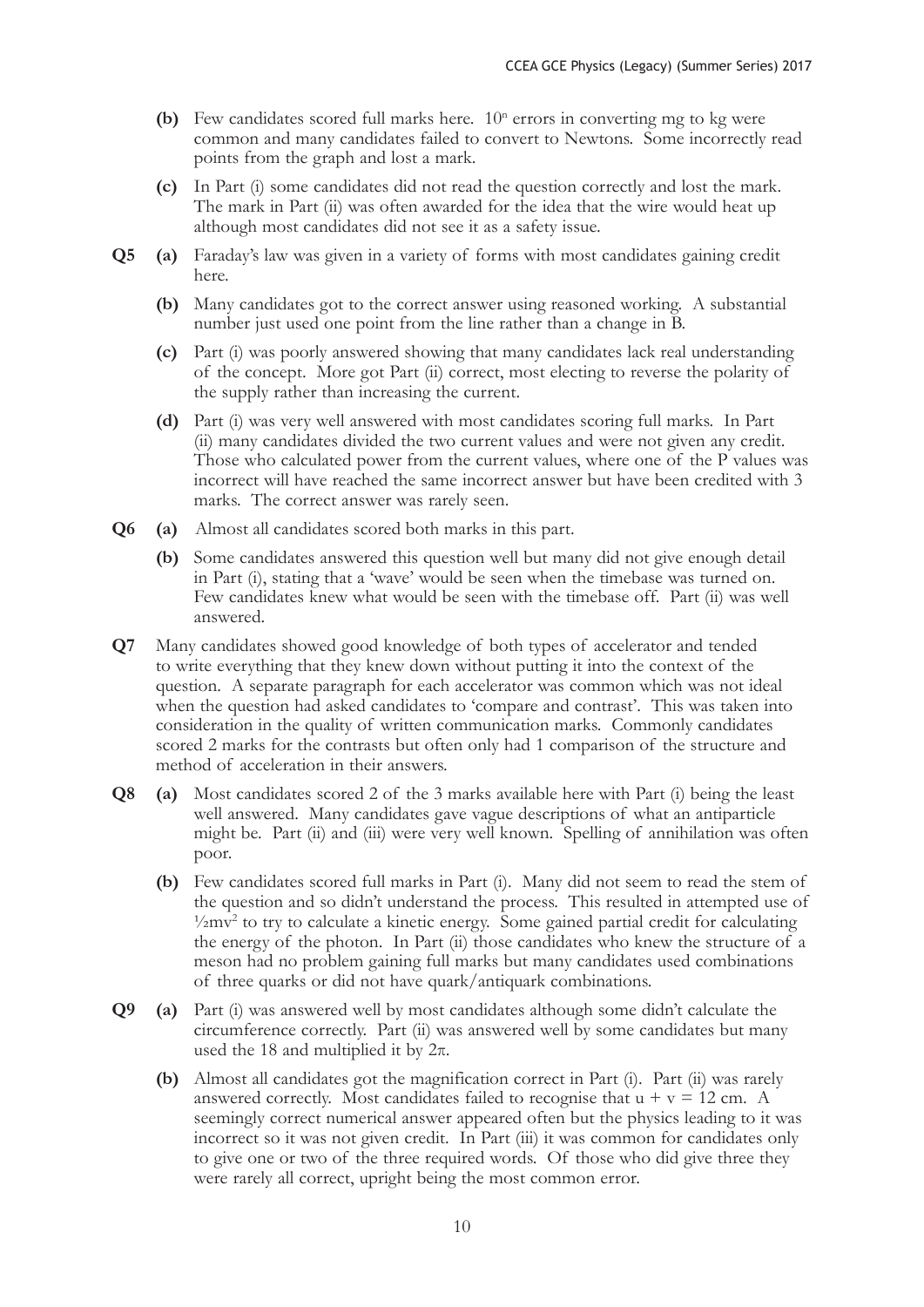- **(c)** Many candidates seemed to have a general idea of what a plasma is for Part (i) but found it difficult to define. In Part (ii) some candidates showed understanding to gain credit but others discussed laser action. Part (iii) was not well answered by most candidates, many described dispersion of white light through a prism.
- **(d)** Most candidates had the idea of a single plane but many did not specify that it was oscillations or vibrations in a single plane in Part (i). Part (ii) was quite well answered by some candidates but many answered lacked the detail of what should be done with the polaroid filter and some candidates described the use of 2 polaroid filters.

### **Assessment Unit A2 3 Practical Techniques**

Most candidates scored highly in this paper with many in the range of 80-90%. Question 3 was more discriminating than Questions 1 and 2.

- **Q1 (a)** The vast majority of candidates drew accurate emergent rays refracting in the correct direction.
	- **(b)** Candidates completed their diagrams well with extensions to the incident and emergent rays evident.
	- **(c)** Most candidates scored full marks here. Some candidates failed to give angles in whole numbers. Some candidates lost marks with incorrect or inaccurate values of the angles of incidence. A few candidates failed to obtain D results that decreased and then increased.
	- **(d)** In the drawing of the graph in Part (i) many candidates lost marks for inappropriate scales. Some transposed the axes. A few failed to draw appropriate curves although this was challenging on occasion. The minimum angle of deviation in Part (ii) was in general well-chosen and most candidates were credited for Part (iii) where the subsequent angle of incidence was also well determined.
	- **(e)** The apex angle of the prism was usually correctly measured in Part (i). The calculation in Part (ii) was generally well completed. Part (iii) offered a degree of discrimination as some candidates failed to use appropriate angle values in the determination of the maximum value of the refractive index (minimum value in session 2). Most gained the final mark for the difference in the values.
- **Q2 (a)** Full credit was given to most candidates here. Some candidates failed to use appropriate frequency values. Most candidates obtained acceptable values for current and voltage that were given full credit.
	- **(b)** Most candidates gained the marks for this calculation. Some incorrectly gave values to 4 significant figures and a very small number made power errors.
	- **(c)** Candidates generally correctly calculated log values in Parts (i) and (ii). However, some candidates used natural logs and some failed to quote answers to 2 decimal places as per the question. A significant number of candidates failed to head the column appropriately. A significant number of candidates transposed the axes in Part (iii). Some scales were inappropriate. Best fit lines were generally well drawn.
	- **(d)** Gradients were generally well determined in Part (i) although many candidates failed to follow the direction of 2 significant figures. Many candidates found the intercept incorrectly from their graph in Part (ii). Some candidates could use their graph if their scales had been inappropriate. Some found the intercept but converted it from the log value. In Part (iii) a significant number of candidates showed clearly their correct determination of C. Some failed to convert from the log value or failed to correctly equate anti-log value with the equation.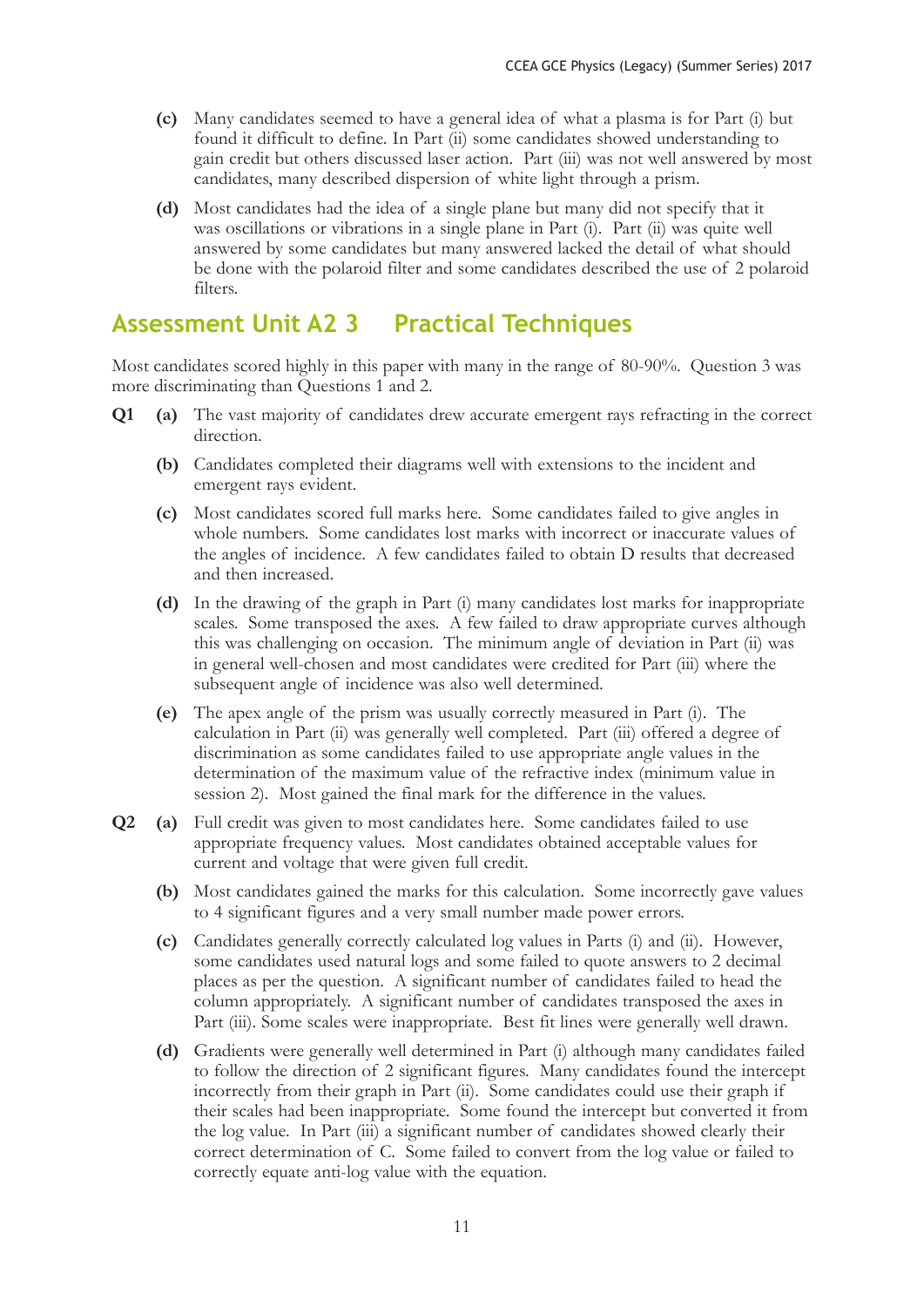- **Q3 (a)** This was poorly answered by many candidates, with some being awarded only 1 mark for the equation of gravitational potential energy.
	- **(b)** Some candidates identified the correct axes in Part (i) but drew a straight line through the origin. Most candidates offered well drawn tables in Part (ii). However, some tables were poorly drawn. Most candidates included  $x$  and  $x^2$  with appropriate units, but many failed to include repeats of d and hence average d. A significant number of candidates failed to indicate that they would take at least 5 values for *x*. Some candidates only offered 2 variables to control in Part (iii). Others offered the extension of the spring or the distance travelled by the ball bearing. The gradient was generally identified and credit given to most candidates in Part (iv).
	- **(c)** The majority of candidates offered the correct instruments to measure distance, extension, mass and angle in Part (i) and scored 1 mark. Many candidates failed to give any further detail on their measurement. A significant number of candidates recognised the requirement for an extreme fit in Part (ii). However only the higher scoring candidates suitably explained how to use the gradients to obtain the percentage uncertainty.